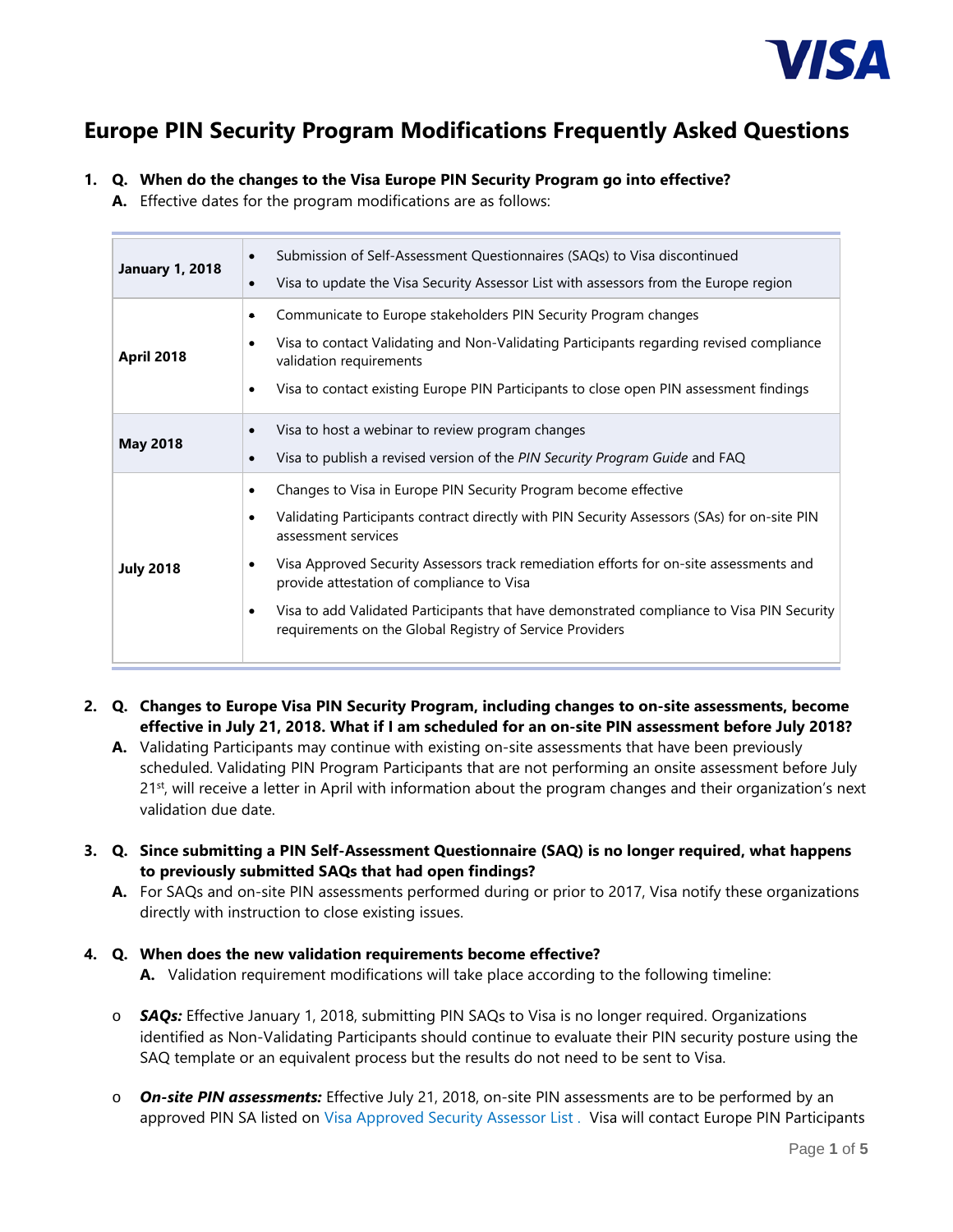

individually on how the program changes affect their existing validation and what is required under the revised program.

# **5. Q. I prepared my SAQ and attestation for 2018. Can I still send it to Visa?**

- **A.** Unless specifically requested, Visa no longer requires organizations to submit SAQs to us. However, organizations must retain their SAQs or equivalent validation evidence. Per Visa rules, all organizations handling PIN data must comply with the PCI PIN Security Requirements. Visa may request evidence of PIN compliance at any time.
- **6. Q. How often must on-site PIN Security assessments be performed to demonstrate compliance to the Visa PIN Security Program?** 
	- **A.** All Validating Participants must perform an on-site PIN assessment, performed by an approved Visa PIN SA, at least once every 24 months. Visa will notify Validating Participants of their initial validation due dates.

# **7. Q. What is a validation date?**

**A.** Each Validating Participant has a validation date. The validation date is the deadline for the program participant to submit their evidence of compliance to Visa.

## **8. Q. How do I know my validation date?**

Validation dates will depend on when the Validating Participant performed their last compliance assessment. The table below provides guidance on the validation dates. **Visa will notify each Validating Participant of their initial validation date under the new program.** 

| <b>PIN Program</b><br><b>Participant</b>                                                                                 | <b>2017 PIN Security</b><br><b>Report Accepted By</b><br><b>Visa</b> | <b>PIN Program</b><br><b>Participant Listed on</b><br><b>Global Registry</b> | <b>Next Validation Due</b><br><b>Date</b>                                                                                                                                                |
|--------------------------------------------------------------------------------------------------------------------------|----------------------------------------------------------------------|------------------------------------------------------------------------------|------------------------------------------------------------------------------------------------------------------------------------------------------------------------------------------|
| <b>Performed onsite PIN</b><br>assessment and<br>compliant with<br>requirements in 2017.                                 | mm dd, 2017<br>E.g., August 31, 2017                                 | <b>Yes</b>                                                                   | mm dd, 2019<br>E.g., August 31, 2019 (24<br>months after receiving the<br>previous attestation of<br>compliance.                                                                         |
| Did not perform PIN<br>onsite assessment in<br>2017<br><b>OR</b><br>Did not complete<br>required remediation<br>in 2017. | No.                                                                  | $No*$                                                                        | Visa will notify each<br>Validating Participant of<br>their initial validation due<br>date under the new<br>program but initial<br>validation is due no later<br>than December 31, 2019. |

*Note: Validating Participants are encouraged to schedule their onsite assessment early, with sufficient time to prepare and perform the assessment and remediate any non-compliant findings before the compliance validation date deadline to avoid non-compliance assessment or escalations.*

*\*Validating Participants will not be listed on Visa's Global Registry of Service Providers until their attestation of compliance is received by Visa.*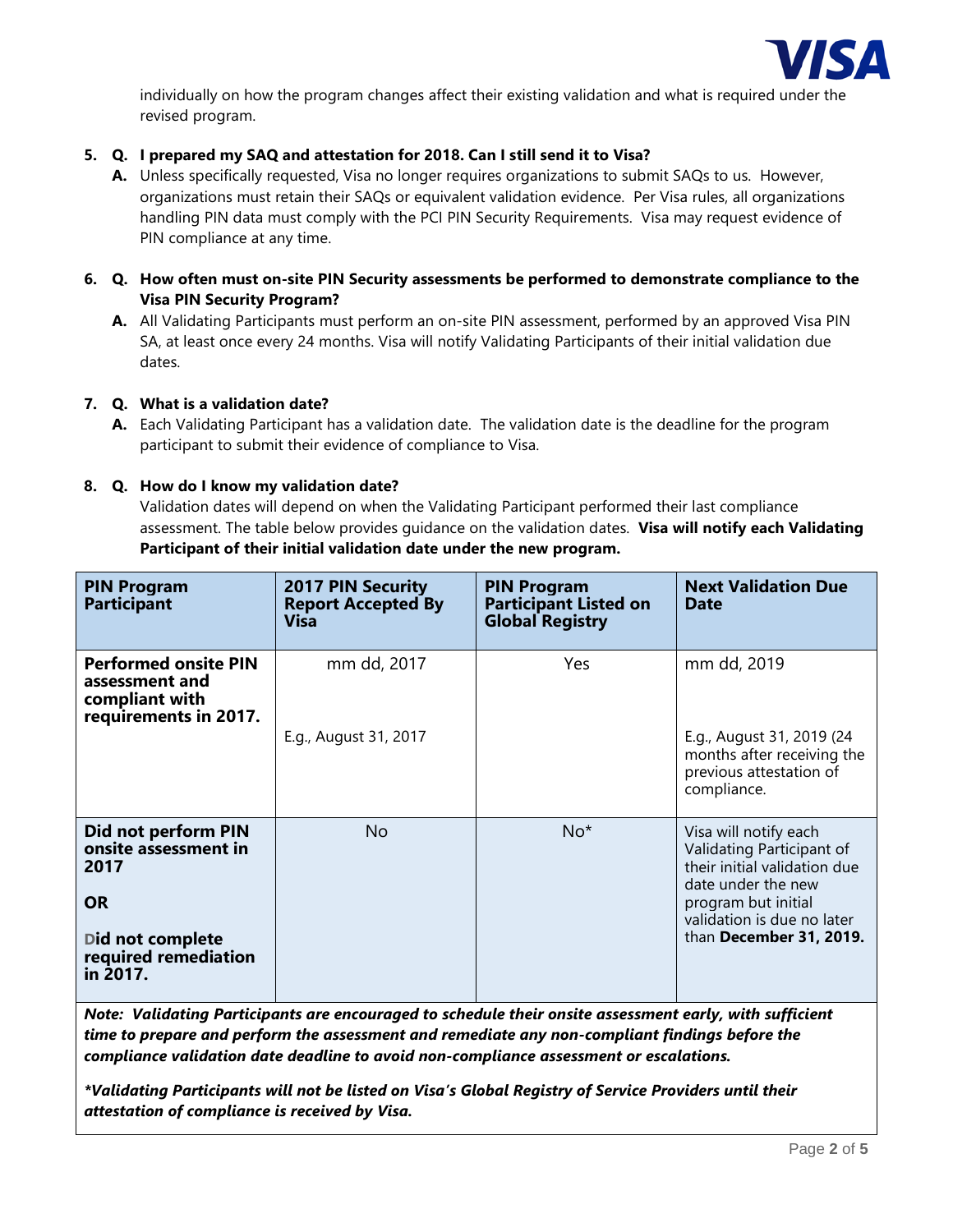

- **9. Q. How will differing interpretations of the Payment Card Industry (PCI) PIN Security Requirements be resolved?** 
	- **A.** Requests for clarification of PCI PIN Security Requirements should be directed to the PCI SSC at [pcipts@pcisecuritystandards.org.](mailto:pcipts@pcisecuritystandards.org) Clarification on Visa PIN Entry Device (PED) requirements or compliance validation requirements should be directed to your regional Visa Risk Representative.
- **10. Q. Do all non-compliant findings need to be resolved before an organization is listed on the Global Registry of Service Providers?** 
	- **A.** Yes. All non-compliant findings must be resolved and verified by the security assessor. Visa will only list organizations that have validated full compliance with stated security requirements.
- **11. Q. Are on-site assessments required for financial institutions that process only their own BINs?** 
	- **A.** No. Financial Institutions that process PIN data for only their own BINs or acquiring services are not considered Validating Participants and are not required to submit to evidence of compliance to Visa

However, all organizations are expected to comply with the PCI PIN Security requirements and as such, Visa encourages Non-Validating Participants to perform appropriate due diligence to ensure ongoing compliance with stated requirements.

- **12. Q. What if I am a new VisaNet Processor (VNP) but will only process my own BINs. Do I need to perform an on-site assessment?**
	- **A.** VNPs establishing new connections with Visa, whether client/members or third parties, must adhere to the requirements for new VNPs. All new VNPs are required to perform an on-site PIN Security assessment. To obtain information about becoming a VNP, send an e-mail to [NewEndPointInquiries@visa.com](mailto:NewEndPointInquiries@visa.com) for additional information.

# **13. Q. Why did Visa change its PIN Security Program?**

**A.** Visa is continually evolving its Payment System Risk programs to maintain the security of the payment system and address current threats. The new PIN Security Program validation requirements are risk-based and focus on third parties processing PIN data and performing cryptographic key management on behalf of Visa clients.

## **14. Q. Who is required to comply with the PCI PIN Security requirements?**

**A.** All PIN acquiring organizations and their sponsored agents that process Visa cardholder PIN data and organizations that are involved with encryption key management must comply with the PCI PIN Security Requirements, Visa PED usage and TDES mandates. All organizations must perform appropriate due diligence to ensure compliance. However, only entities identified as Validating Participants must submit compliance validation documentation to Visa.

*Note: Visa may require evidence of PIN security compliance or request an on-site PIN Security assessment of any organization (Validating or Non-Validating Participants) to ensure the security of the payment system*.

- **15. Q. What if my participant status changes? For example, what if a financial institution that processed PIN data for themselves starts processing PIN data on behalf of other financial institutions?** 
	- **A.** An on-site PIN Security assessment by a Visa approved PIN SA is required before a financial institution can begin processing PIN data for another financial institution. Contact your regional Visa Risk Representative for additional information.

# **16. Q. As a Validating Participant, can I have my organization's internal audit or security group perform the on-site PIN Security assessment?**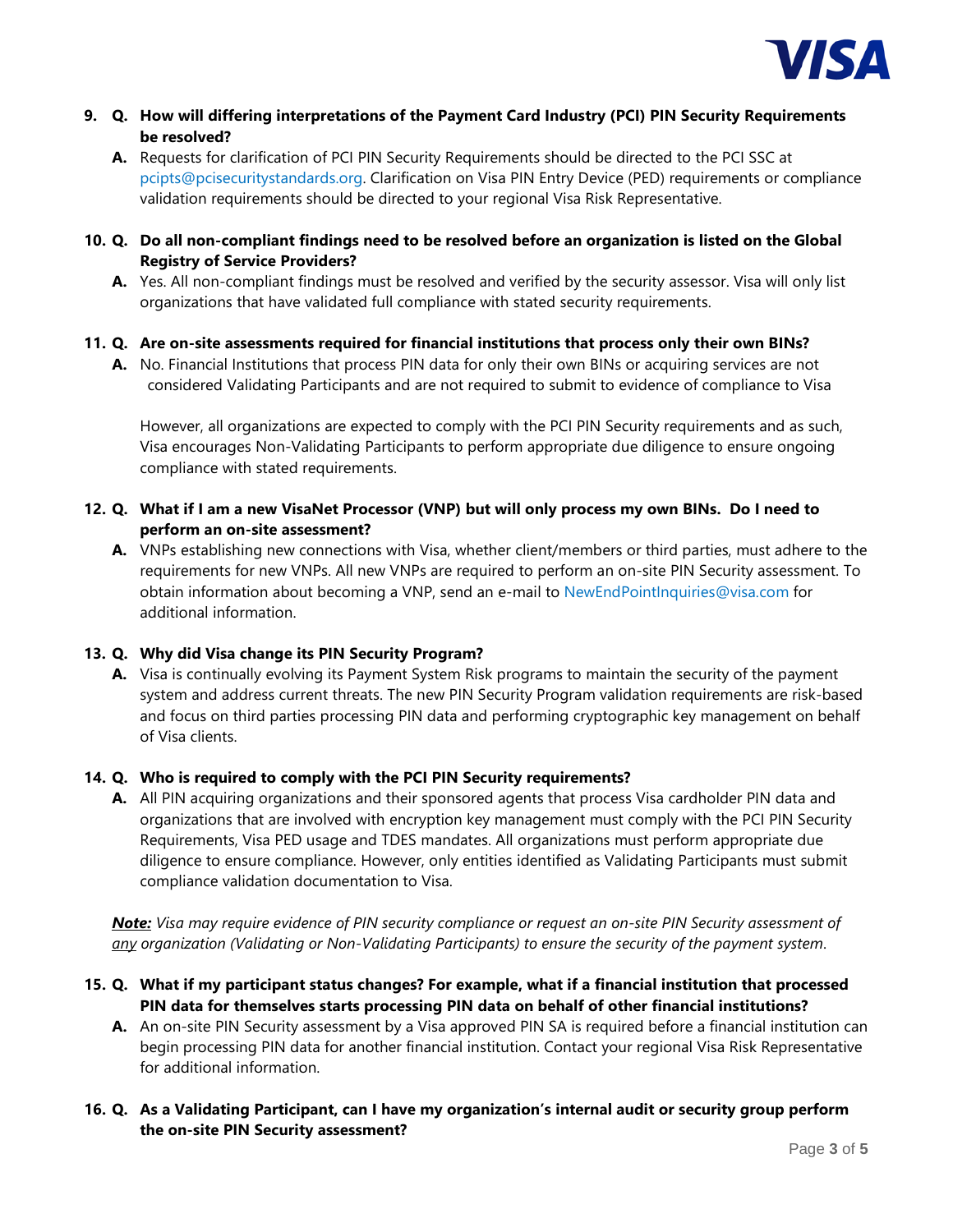

**A.** No, Validating Participants must use a Visa Approved Security Assessor (PIN SA) for its onsite assessment. The [Visa Approved Security Assessor List](https://usa.visa.com/dam/VCOM/download/security/documents/sa-global-list.pdf) can be found on [www.visa.com/pinsecurity](http://www.visa.com/pinsecurity) .

## **17. Q. Will Visa pay for the on-site PIN Security assessment?**

**A.** No. Any fees and/or expenses associated with the on-site assessment are between the Validating Participant and the PIN SA.

#### **18. Q. Can I use the same PIN SA every review cycle?**

**A.** No, a SA Company and individual PIN SA are limited to assess the same organization for the same compliance program for only two consecutive review cycles. Any exceptions must be explicitly authorized in advance and in writing by your regional Visa Risk Representative.

## **19. Q. Will the PIN SA be listed on the PCI Security Council website?**

**A.** No. At this time, the list of Visa PIN SAs is only available on the Visa website. The [Visa Approved Security](https://usa.visa.com/dam/VCOM/download/security/documents/sa-global-list.pdf)  [Assessor](https://usa.visa.com/dam/VCOM/download/security/documents/sa-global-list.pdf) List can be found on [www.visa.com/pinsecurity](http://www.visa.com/pinsecurity)

# **20. Q. Can an organization be listed on the Global Registry of Service Providers even if it is a Non-Validating Participant?**

**A.** Yes, an organization not formally identified as a Validating Participant may undergo an on-site assessment performed by an approved Visa PIN SA to demonstrate its PIN compliance and be listed on the Global Registry of Service Providers. Contact your regional Visa Risk Representative for additional information.

#### **21. Q. What happens if I do not validate according to these requirements?**

**A.** Validating Participants that do not perform an on-site assessment or cannot comply with stated security requirements by the validation deadlines will be removed from the Global Registry of Service Provider and sponsoring Visa clients may be subject to non-compliance assessments.

Sponsoring clients of Non-Validating Participants that do not maintain compliance with stated security requirements are also subject to non-compliance assessments.

#### **22. Q. Do Visa PIN Participants need to be a registered agent?**

- **A.** Yes, Encryption Support Organizations (ESOs), Third-Party Service (TPS) providers and VNPs must be registered by sponsoring financial institutions. For additional information contact:
	- **ESO and TPS: [AgentRegistration@visa.com](mailto:AgentRegistration@visa.com)**
	- **VNP: [NewEndPointInquiries@visa.com](mailto:NewEndPointInquiries@visa.com)**
	- Visa in Europe ESO and TPS: [Agentcompliance@visa.com](mailto:gentcompliance@visa.com)

#### **23. Q. Can I get an extension to complete validation if I cannot meet the validation deadline?**

**A.** No. Validating Participants are required to validate compliance by their initial validation due date and again every 24 months. Attestations of compliance submitted after an organization's deadline may result in removal from the Global Registry of Service Providers.